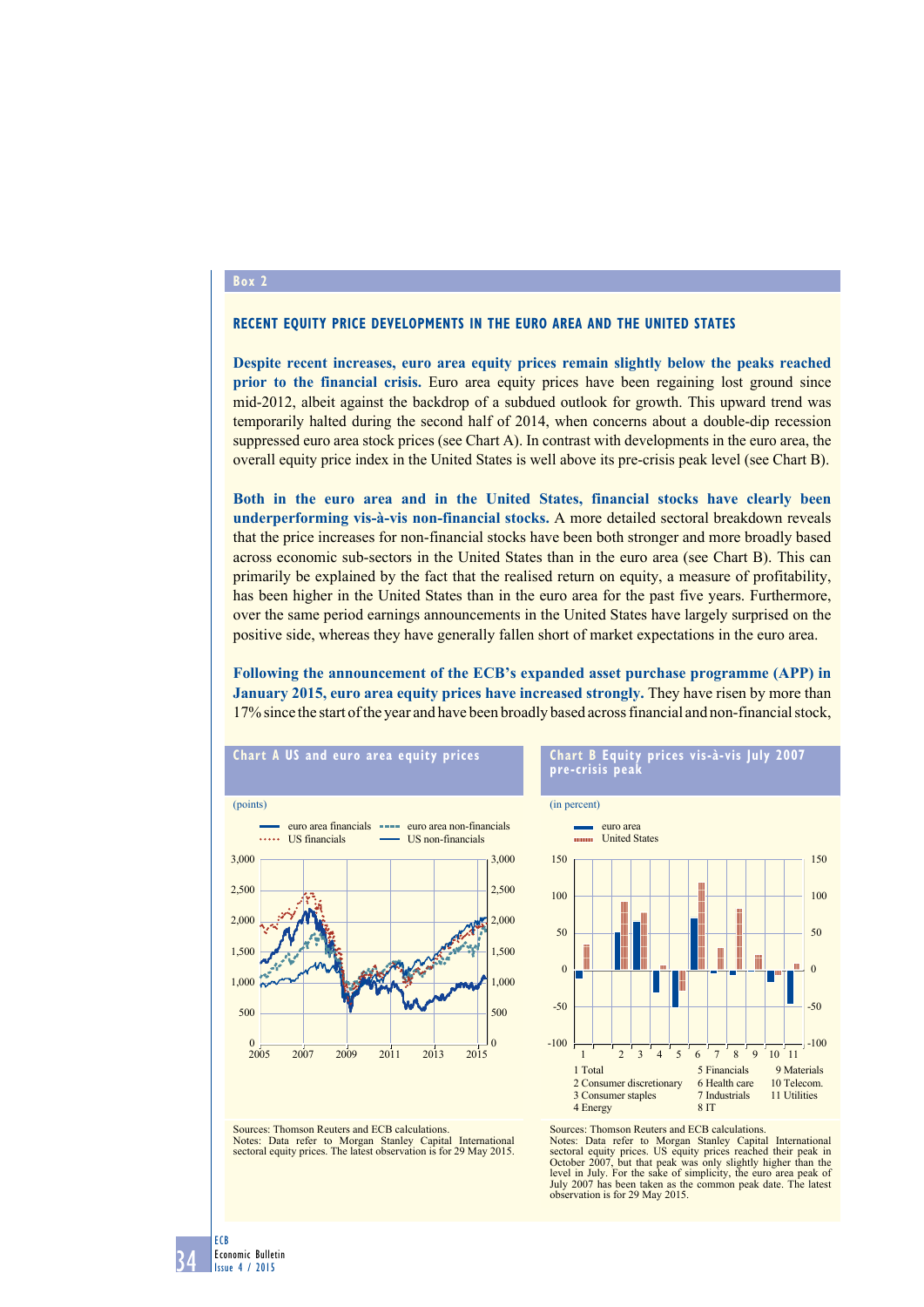# **Boxes**

Recent equity price developments in the euro area and the United States



Sources: Thomson Reuters and ECB calculations. Note: The latest observation is for 29 May 2015.

Source: Thomson Reuters. Note: The latest observation is for 29 May 2015.

as well as jurisdictions. This contrasts with developments in the United States, where equity indices have remained largely flat since the start of the year (see Chart C).

**Volatility in euro area equity markets also declined following the announcement of the expanded APP.** Before the announcement of the expanded APP, euro area stock market uncertainty, as measured by implied volatility, had been strongly driven by increased risk aversion associated with the political uncertainties in Greece. Stock market uncertainty in the euro area spiked around the middle of October as political tensions in Greece unfolded, and once more in mid-December when it became apparent that discussions in the Greek parliament were not leading to a resolution of the political impasse (see Chart D). Following the announcement of the expanded APP, volatility declined.

**Since mid-April volatility in euro area equity markets has increased amid increased volatility in euro area sovereign bond markets.** The heightened volatility in euro area bond markets in mid-April predominantly reflected a strong increase in yields at the longer end of the yield curve for euro area government bonds. This increase mainly reflected a technical correction from the strong decline recorded following the initial phase of implementation of the expanded APP. The sell-off in bonds may also have been exacerbated by investors' herding behaviour in an environment of deteriorating liquidity conditions.

**A dividend discount model can be used to further identify the recent drivers of equity prices.** In this model, the stock price is the discounted value of all future dividends  $(D_i)$  and the discount factor is equal to the risk-free rate  $(r)$ , plus some compensation for the risks taken by investors, i.e. the equity risk premium (*ERP*), such that:

$$
P = E\left\{\sum_{t=1}^{\infty} \frac{D_t}{(1+r+ERP)^t}\right\}
$$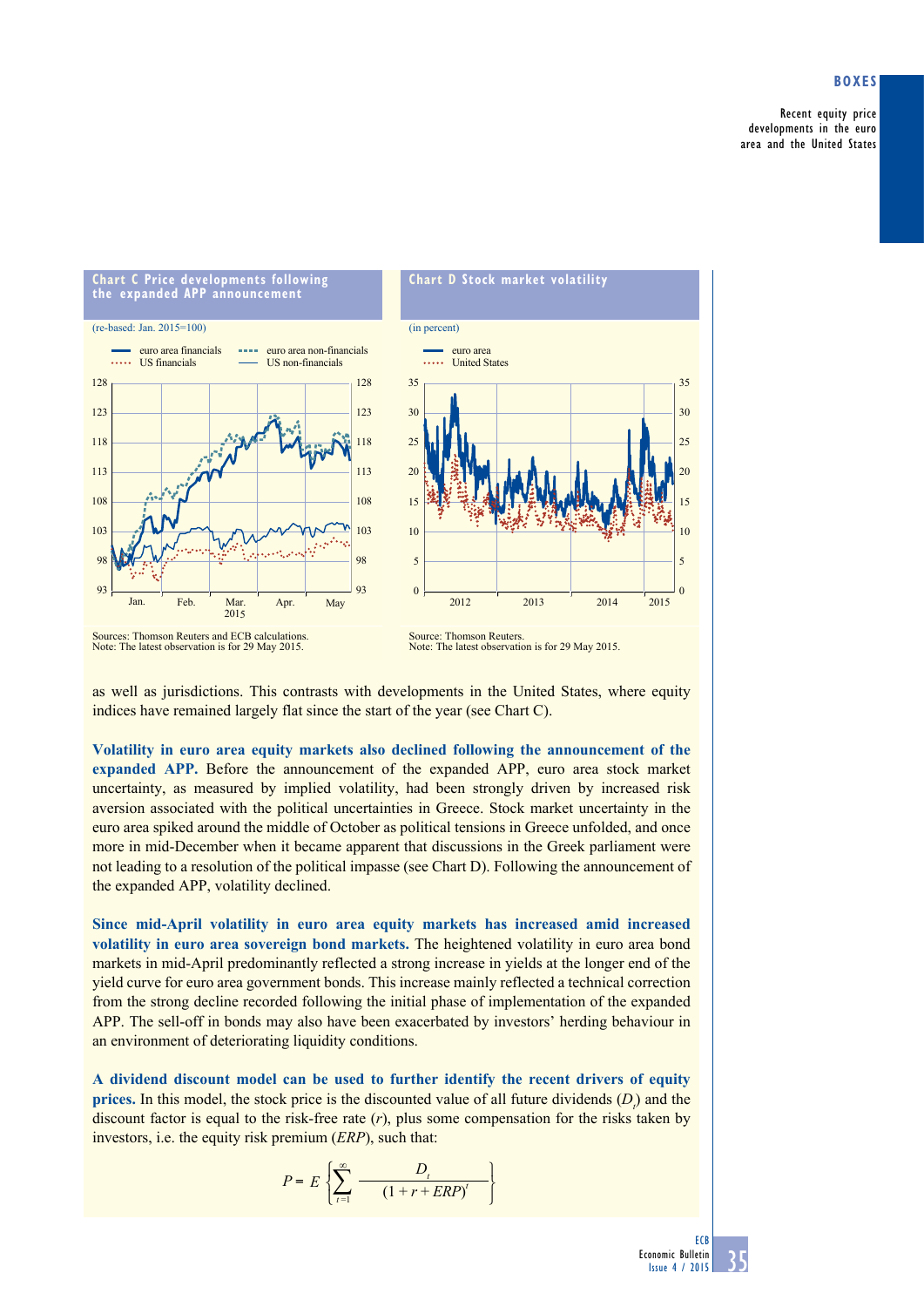In order to render this model operational, it is necessary to form assumptions on the future path of dividends. Following the model proposed by Fuller and Hsia<sup>1</sup>, it can be assumed that dividend growth will develop in three stages. In the first stage, which is assumed to last for four years, dividends are expected to grow at a rate of  $g<sub>s</sub>$ . The second stage is an interim period (assumed to last for eight years) where dividend growth is expected to adjust in a linear fashion to a constant long-term steady-state growth rate,  $g_L$ , which is assumed to prevail throughout the third infinite stage. Under these assumptions, Fuller and Hsia show that equity prices can be approximately computed by

$$
P = D \frac{(1+g_L) + 8(g_S - g_L)}{r + ERP - g_L}
$$

It is assumed that  $g_s$  is equivalent to analysts' earnings-per-share growth forecasts, while  $g_L$  is approximated by the future long-term GDP growth rate reported by Consensus Economics.2

**The increase in euro area equity prices recorded during the first few months of 2015 has been primarily driven by increased risk appetite and lower discount rates.** The analysis of the dividend discount model shown in Charts E and F reveals that, for most of 2014, the positive impact on equity prices from improvements in earnings expectations and reductions in the discount factor was countered by heightened risk aversion (measured as an increase in the equity



1 See Fuller, R. J. and Hsia, C, "A Simplified Common Stock Valuation Model", *Financial Analysts Journal*, Vol. 40, September-October 1984, pp. 49-56.

2 In this box,  $g_s$  is set equal to I/B/E/S (Institutional Brokers Estimate System) analysts' three-to-five-year ahead ("long-term") earningsper-share growth forecasts. The risk-free rate, r, is assumed to be the ten-year overnight index swap rate. Given the current level of the equity price P and the level of dividends D, the equity risk premium ERP can be computed from the formula.

36

ECB

Economic Bulletin Issue 4 / 2015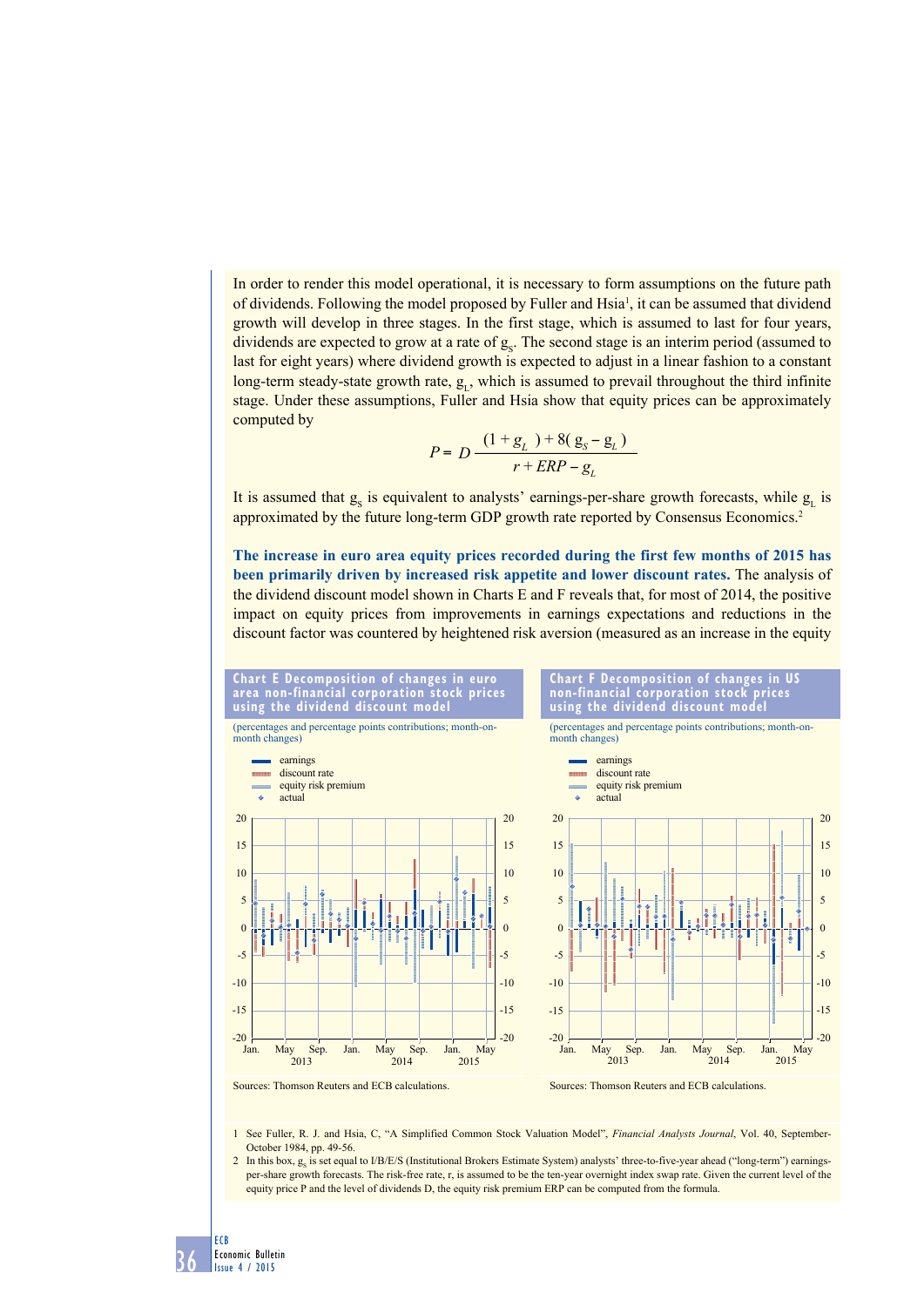# **Boxes**

Recent equity price developments in the euro area and the United States

risk premium) that thus kept stock prices broadly unchanged. This scenario was reversed in January and February 2015, following the announcement of the expanded APP, which triggered a reduction in risk aversion, thereby strongly boosting equity prices. In addition, model estimates suggest that at least part of the surge in equity prices at the beginning of the year was related to a depreciation of the euro and weak oil prices.

This was in contrast to the situation in the United States, where weak economic data in January 2015 was also reflected in a reduction in earnings expectations and only a slight increase in stock prices (see Chart F). The impact on stock prices was kept relatively contained only because the weak data releases led to a reduction in the discount rate, owing to the likely postponement of a tightening in monetary policy. The recent bout of volatility in euro area bond markets, which has resulted in an increase in the discount rate, is reflected in the subdued performance of euro area stock prices in May 2015.

**Looking ahead, long-term growth prospects in the euro area remain relatively muted and continue to constrain the performance of equity prices in the euro area vis-a-vis those in the United States.** Although recent macroeconomic data releases have been better than expected, the prospects for a revival in euro area potential output growth remain weak. This has been weighing on analysts' expectations for long-term earnings growth, with long-term expectations for the return on equity remaining much lower in the euro area than in the United States (see Charts G and H). They also remain below pre-crisis average levels.

(in percent)



**Chart H United States expected return on equity more than two years ahead**



Sources: Thomson Reuters and ECB calculations. Notes: The return on equity is computed from the ratio of the price earnings and price to book value series from the Morgan Stanley Capital International indexes. The pre-crisis average refers to the period from January 1999 to June 2007.